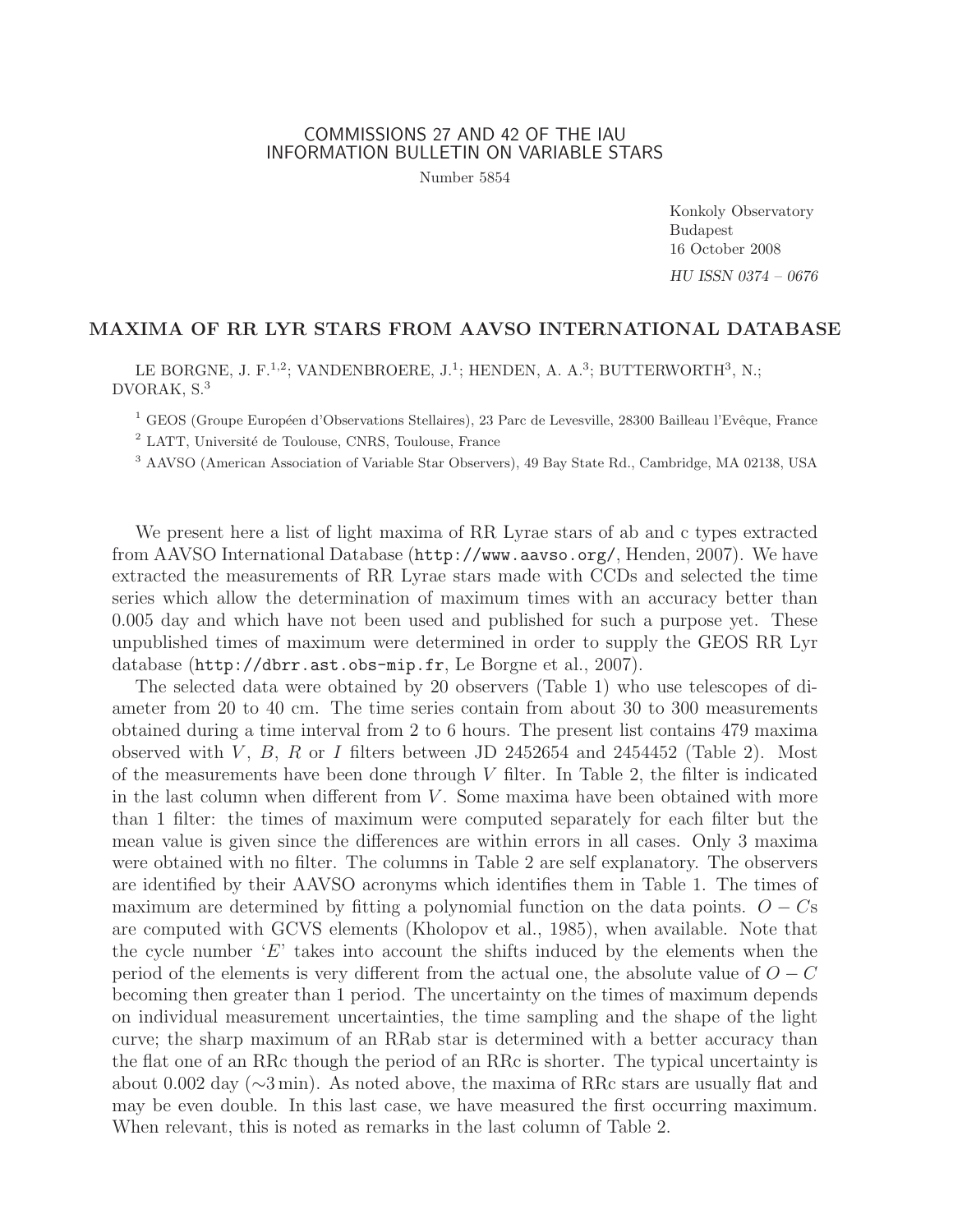## Acknowledgments

We acknowledge with thanks the variable star observations from the AAVSO International Database contributed by observers worldwide and used in this research.

## References:

- Henden, A. A., 2007, Observations from the AAVSO International Database, private communication.
- Kholopov, P. N., et al., 1985, General Catalogue of Variable Stars, Moscow: Nauka Publishing House, 1988, 4th ed., edited by Kholopov, P. N.; and 2006 web edition (http://www.sai.msu.su/groups/cluster/gcvs/).
- Le Borgne, J. F., Paschke, A., Vandenbroere, J., Poretti, E., Klotz, A., Boër, M., Damerdji, Y., Martignoni, M., Acerbi, F., 2007, A&A, 4**76**, 307

| Observer        | Number of<br>Observer<br>maxima |            |                 |    |            |  |
|-----------------|---------------------------------|------------|-----------------|----|------------|--|
| M. Banfi        | $\frac{5}{2}$                   | <b>BVN</b> | M. A. Nicholas  | 1  | <b>NMI</b> |  |
| N. Butterworth  | 142                             | BIW        | R. Papini       | 4  | <b>PCC</b> |  |
| G. Di Scala     | 11                              | <b>DSI</b> | V. Petriew      | 8  | <b>PVA</b> |  |
| S. Dvorak       | 291                             | <b>DKS</b> | H. Pulley       |    | <b>PHA</b> |  |
| G. Hagen        | 1                               | <b>HGH</b> | W. Rauscher     |    | <b>RWA</b> |  |
| R. Huziak       | 5                               | HUZ        | C. W. Robertson | 10 | RCW        |  |
| G. Klingenberg  | $\mathcal{D}$                   | KGE        | D. R. Starkey   | 1  | <b>SDB</b> |  |
| A. Marchini     | $\mathcal{D}$                   | <b>MXI</b> | D. Trowbridge   | 1  | <b>TDW</b> |  |
| M. P. Nicholson | 1                               | NMR.       | J. Waller       | 4  | WA.J       |  |

Table 1: Observers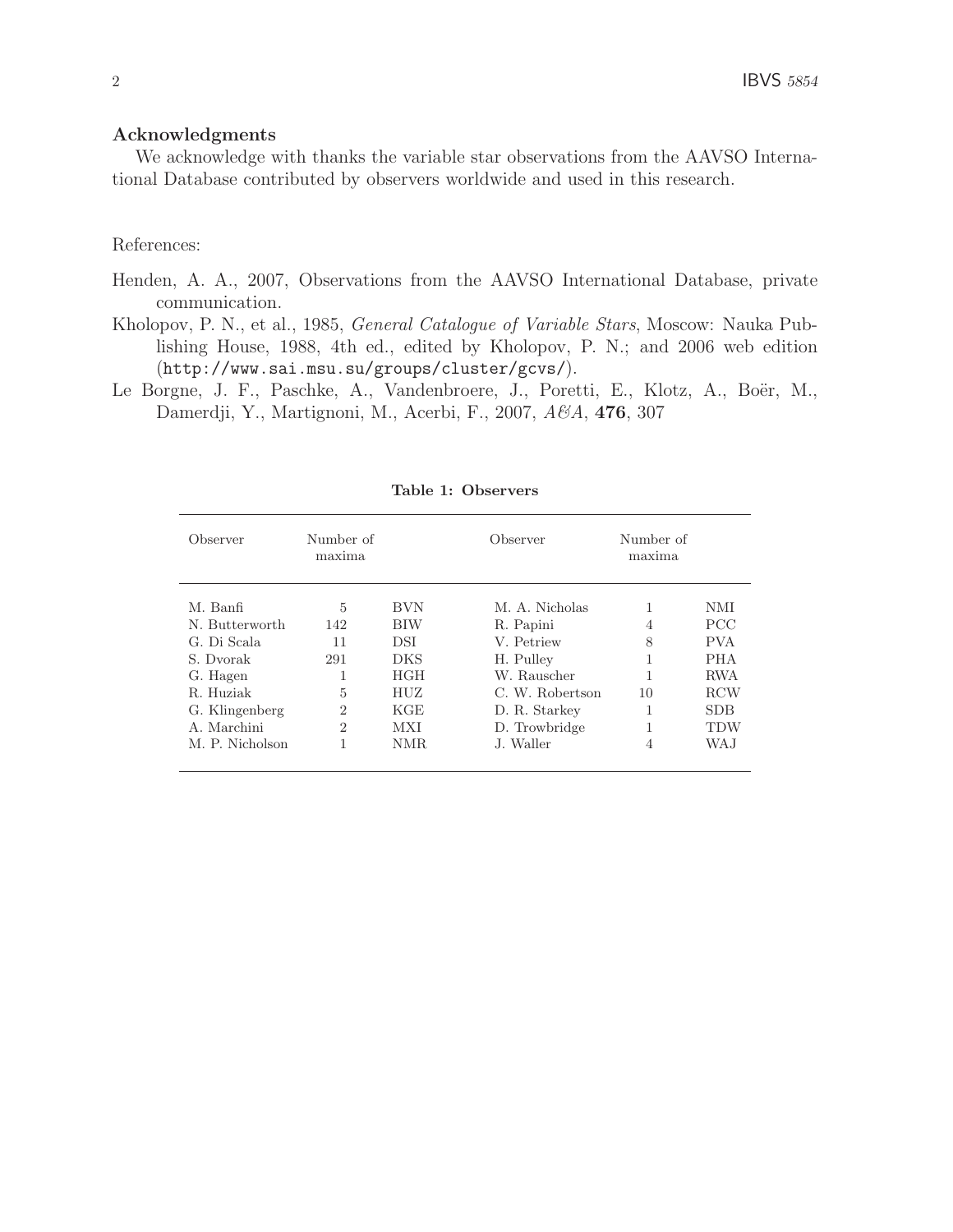| Variable         | Maximum               | $O-C$    | E         | Obs.                      | Variable                | Maximum               | $O-C$    | E         | Obs.              |                  |
|------------------|-----------------------|----------|-----------|---------------------------|-------------------------|-----------------------|----------|-----------|-------------------|------------------|
|                  | HJD 24                | (days)   |           |                           |                         | HJD 24                | (days)   |           |                   |                  |
| XX And           | 54126.579±0.003       | 0.219    | 20808     | $\overline{\mathrm{DKS}}$ | <b>BH</b> Aur           | 53396.774±0.002       | $-0.004$ | 23340     | <b>DKS</b>        |                  |
| ZZ And           | 53709.568±0.003       | 0.022    | 52082     | DKS                       | BH Aur                  | 53698.707±0.003       | $-0.002$ | 24002     | DKS               |                  |
| AC And           | 54023.423±0.014       | $-0.220$ | 7766      | PCC                       | BH Aur                  | 53762.560±0.002       | $-0.002$ | 24142     | <b>DKS</b>        |                  |
| AC And           | $54024.561 \pm 0.008$ | 0.207    | 7767      | PCC                       | BH Aur                  | 54124.695±0.003       | $-0.002$ | 24936     | NMI               |                  |
| AC And           | 54056.576±0.004       | 0.216    | 7812      | DKS                       | RS Boo                  | 53755.903±0.003       | $-0.004$ | 31763     | DKS               |                  |
| AC And           | 54058.700 $\pm$ 0.007 | 0.206    | 7815      | <b>DKS</b>                | RS Boo                  | 53803.825±0.002       | $-0.005$ | 31890     | DKS               |                  |
| AC And           | 54295.495±0.004       | 0.158    | 8148      | PCC                       | RS Boo                  | 54152.868±0.002       | $-0.000$ | 32815     | DKS               |                  |
| AC And           | 54308.537±0.009       | $-0.313$ | 8167      | <b>BVN</b>                | RS Boo                  | 54222.671±0.002       | $-0.004$ | 33000     | DKS               |                  |
| AC And           | $54308.540 \pm 0.008$ | $-0.310$ | 8167      | МXI                       | RS Boo                  | 54292.855±0.002       | $-0.006$ | 33186     | TDW               |                  |
| AC And           | 54316.490 $\pm$ 0.013 | $-0.184$ | 8178      | MXI                       | ST Boo                  | 53467.927±0.005       | 0.091    | 55097     | NMR               |                  |
| AT And           | 53338.683±0.003       | $-0.009$ | 17823     | <b>DKS</b>                | SW Boo                  | 53006.910±0.003       | 0.232    | 20322     | DKS               |                  |
| AT And           | 54029.634±0.004       | $-0.003$ | 18943     | DKS                       | SW Boo                  | 53041.832±0.003       | 0.234    | 20390     | DKS               |                  |
| AT And           | 54063.561±0.004       | $-0.006$ | 18998     | <b>DKS</b>                | SW Boo                  | 53474.755±0.002       | 0.253    | 21233     | DKS               |                  |
| AT And           | $54278.865 \pm 0.006$ | $-0.005$ | 19347     | DKS                       | SW Boo                  | 53479.889±0.003       | 0.252    | 21243     | DKS               |                  |
| CI And           | $53731.648 \pm 0.003$ | 0.091    | 37162     | DKS                       | SW Boo                  | 53511.729±0.003       | 0.253    | 21305     | DKS               |                  |
| CI And           | 54008.917±0.002       | 0.101    | 37734     | <b>DKS</b>                | SW Boo                  | 53530.732±0.002       | 0.255    | 21342     | DKS               |                  |
| CI And           | $54033.635 \pm 0.003$ | 0.098    | 37785     | DKS                       | SZ Boo                  | $53167.960 \pm 0.003$ | 0.007    | 48827     | BIW               |                  |
| CI And           | $54044.781 \pm 0.003$ | 0.096    | 37808     | DKS                       | SZ Boo                  | 53474.856±0.002       | 0.008    | 49414     | DKS               |                  |
| CI And           | 54078.710±0.002       | 0.094    | 37878     | DKS                       | TV Boo                  | 52654.895±0.002       | 0.054    | 89728     | DKS               |                  |
| CI And           | 54129.610±0.003       | 0.099    | 37983     | <b>DKS</b>                | $\operatorname{TV}$ Boo | 53396.919±0.003       | 0.062    | 92102     | DKS               |                  |
|                  |                       |          |           |                           |                         |                       |          |           |                   |                  |
| DR And           | 53697.708±0.002       | $-0.007$ | 29261     | DKS                       | TV Boo                  | 53482.875±0.003       | 0.064    | 92377     | <b>RCW</b>        |                  |
| DR And           | 53745.571±0.003       | $-0.009$ | 29346     | DKS                       | TV Boo                  | 53500.705±0.004       | 0.078    | 92434     | <b>RCW</b>        |                  |
| DR And           | $53754.583\pm0.002$   | $-0.007$ | 29362     | DKS                       | TV Boo                  | 53510.706±0.004       | 0.077    | 92466     | <b>RCW</b>        |                  |
| DR And           | 53763.592±0.003       | $-0.008$ | 29378     | DKS                       | TV Boo                  | 53523.822±0.004       | 0.066    | 92508     | <b>RCW</b>        |                  |
| DR And           | $54006.843\pm0.004$   | $-0.024$ | 29810     | DKS                       | TV Boo                  | 53540.706±0.004       | 0.072    | 92562     | <b>RCW</b>        |                  |
| DR And           | $54028.811 \pm 0.002$ | $-0.018$ | 29849     | DKS                       | TV Boo                  | 53544.763±0.003       | 0.065    | 92575     | <b>RCW</b>        | $\,1$            |
| DR And           | 54066.532±0.004       | $-0.025$ | 29916     | DKS                       | $\operatorname{TV}$ Boo | 53545.704±0.003       | 0.069    | 92578     | <b>RCW</b>        | $\,1\,$<br>$\,2$ |
| DR And           | 54075.533±0.004       | $-0.034$ | 29932     | <b>DKS</b>                | TV Boo                  | 54139.906±0.006       | 0.095    | 94479     | DKS               |                  |
| SW Aqr           | $52893.026 \pm 0.002$ | $-0.002$ | 60517     | BIW                       | TV Boo                  | 54185.825±0.003       | 0.068    | 94626     | DKS               |                  |
| SW Aqr           | $53265.981 \pm 0.003$ | $-0.001$ | 61329     | BIW                       | TV Boo                  | 54228.680±0.002       | 0.102    | 94763     | DKS               |                  |
| SW Aqr           | 53672.004±0.002       | $-0.002$ | 62213     | BIW                       | TV Boo                  | 54243.646±0.003       | 0.066    | 94811     | DKS               |                  |
| SW Aqr           | 54360.041±0.002       | $-0.001$ | 63711     | BIW                       | $\operatorname{TW}$ Boo | 52817.718±0.005       | $-0.043$ | 48709     | WAJ               | R                |
| SX Aqr           | $53668.541 \pm 0.002$ | $-0.104$ | 25895     | DKS                       | TW Boo                  | 53073.742±0.002       | $-0.043$ | 49190     | DKS               |                  |
| TZ Aqr           | $52898.040 \pm 0.003$ | 0.007    | 26872     | BIW                       | TW Boo                  | $53469.750 \pm 0.002$ | $-0.046$ | 49934     | DKS               |                  |
| TZ Aqr           | 53640.029±0.004       | 0.014    | 28171     | BIW                       | UU Boo                  | 52658.891±0.002       | 0.147    | 36274     | DKS               |                  |
| TZ Aqr           | $54037.577 \pm 0.003$ | 0.011    | 28867     | DKS                       | UU Boo                  | 53051.853±0.002       | 0.157    | 37134     | DKS               |                  |
| YZ Aqr           | 52896.037±0.003       | 0.043    | 31764     | BIW                       | UU Boo                  | 53133.645±0.002       | 0.160    | 37313     | DKS               |                  |
| YZ Aqr           | 53245.960±0.004       | 0.041    | 32398     | BIW                       | UU Boo                  | 53504.674±0.002       | 0.170    | 38125     | DKS               |                  |
| AA Aqr           | 52903.972±0.003       | $-0.099$ | 52810     | <b>BIW</b>                | UU Boo                  | 53810.821±0.002       | 0.180    | 38795     | DKS               |                  |
| AA Aqr           | 53261.992±0.005       | $-0.107$ | 53398     | BIW                       | UU Boo                  | 54241.709±0.002       | 0.192    | 39738     | DKS               |                  |
| AA Aqr           | $53687.605 \pm 0.002$ | $-0.107$ | 54097     | DKS                       | UY Boo                  | 53485.664±0.006       | $-0.003$ | 17900     | DKS               |                  |
| BO Aqr           | $52895.002 \pm 0.005$ | 0.112    | 16244     | BIW                       | UY Boo                  | 53539.697±0.003       | 0.010    | 17983     | DKS               |                  |
| BO Aqr           | 53267.001±0.003       | 0.117    | 16780     | BIW                       | UY Boo                  | 54240.742±0.003       | 0.104    | 19060     | DKS               |                  |
| BO Aqr           | 54018.643±0.003       | 0.137    | 17863     | <b>DKS</b>                | XX Boo                  | 54172.738±0.003       | 0.011    | 42666     | <b>DKS</b>        |                  |
| BR Aqr           | 52915.967±0.003       | $-0.137$ | 31709     | <b>BIW</b>                | AE Boo                  | 54164.854±0.002       | 0.093    | 75507     | DKS               |                  |
| BR Aqr           | $53273.034{\pm}0.002$ | $-0.142$ | $32450\,$ | $\rm BIW$                 | $\mathrm{AE}$ Boo       | $54242.637{\pm}0.008$ | 0.098    | $75754\,$ | DKS               |                  |
| $BR$ Aqr         | 53646.002±0.001       | $-0.148$ | 33224     | BIW                       | AE Boo                  | 54248.614±0.008       | 0.092    | 75773     | DKS               |                  |
| BR Aqr           | 53697.563±0.002       | $-0.149$ | 33331     | DKS                       | U Cae                   | 53701.006±0.004       | $-0.091$ | 46181     | <b>BIW</b>        | BVRI             |
| BR Aqr           | 54388.567±0.002       | $-0.158$ | 34765     | DKS                       | U Cae                   | 53740.046±0.002       | $-0.092$ | 46274     | BIW               |                  |
| BR Aqr           | 54390.976±0.002       | $-0.158$ | 34770     | BIW                       | U Cae                   | 54446.962±0.002       | $-0.109$ | 47958     | BIW               | VI               |
| BR Aqr           | 54415.552±0.002       | $-0.158$ | 34821     | DKS                       | U Cae                   | 54452.001±0.002       | $-0.107$ | 47970     | BIW               | VI               |
| DN Aqr           | 52911.022±0.003       | 0.022    | 38636     | BIW                       | UY Cam                  | 53808.421±0.010       | $-0.082$ | 68316     | KGE               |                  |
| DN Aqr           | 53277.965±0.005       | 0.022    | 39215     | BIW                       | AH Cam                  | 53669.839±0.005       | $-0.376$ | 40519     | DKS               |                  |
| AA Aql           | 53661.571±0.002       | 0.031    | 81026     | DKS                       | AH Cam                  | 53670.936±0.001       | $-0.386$ | 40522     | DKS               |                  |
| S Ara            | 53184.979±0.003       | $-0.179$ | 26628     | BIW                       | AH Cam                  | 53680.895±0.002       | $-0.382$ | 40549     | DKS               |                  |
| S Ara            | 53625.983±0.003       | $-0.212$ | 27604     | BIW                       | AH Cam                  | 53697.881±0.002       | $-0.358$ | 40595     | DKS               |                  |
|                  |                       |          |           |                           | AH Cam                  |                       |          |           |                   |                  |
| TZ Aur           | 53687.904±0.002       | 0.011    | 86259     | DKS                       | AH Cam                  | 53717.780±0.006       | $-0.371$ | 40649     | DKS<br><b>DKS</b> |                  |
| IN Ara<br>IN Ara | 53176.070±0.003       | 0.141    | 41059     | BIW                       | AH Cam                  | 53731.792±0.003       | $-0.371$ | 40687     |                   |                  |
|                  | 54338.018±0.003       | 0.146    | 42899     | BIW                       |                         | 53734.727±0.002       | $-0.385$ | 40695     | DKS               |                  |
| MS Ara           | 53198.925±0.003       | $-0.218$ | 48026     | BIW                       | AH Cam                  | 53744.693±0.002       | $-0.375$ | 40722     | <b>DKS</b>        |                  |
| BH Aur           | $52660.648 \pm 0.003$ | $-0.001$ | 21726     | DKS                       | AH Cam                  | 53764.605±0.002       | $-0.375$ | 40776     | DKS               |                  |
| BH Aur           | 53380.812±0.003       | $-0.003$ | 23305     | DKS                       | AH Cam                  | 53785.631±0.004       | $-0.367$ | 40833     | DKS               |                  |
|                  |                       |          |           |                           |                         |                       |          |           |                   |                  |

Table 2: maxima of RR Lyrae stars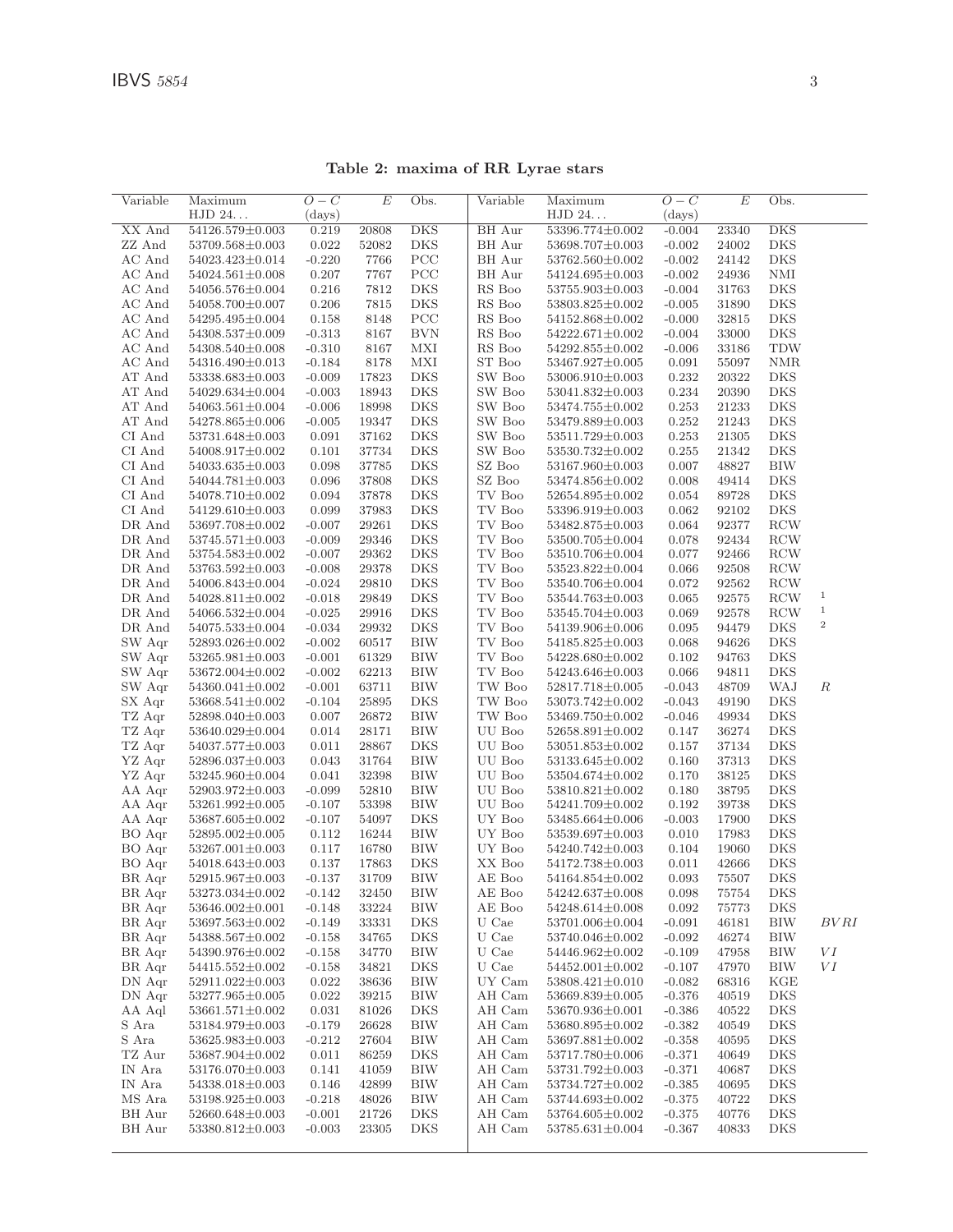Table 2 (cont.): maxima of RR Lyrae stars

| Variable                | Maximum               | $O-C$     | $\overline{E}$ | Obs.                       | Variable                              | Maximum               | $O-C$        | $\overline{E}$ | Obs.       |              |
|-------------------------|-----------------------|-----------|----------------|----------------------------|---------------------------------------|-----------------------|--------------|----------------|------------|--------------|
|                         | HJD 24                | (days)    |                |                            |                                       | HJD 24                | $\rm (days)$ |                |            |              |
| AH Cam                  | 54002.806±0.005       | $-0.377$  | 41422          | <b>DKS</b>                 | AN Cap                                | $52849.050 \pm 0.005$ | 0.112        | 6035           | <b>BIW</b> |              |
| RW Cnc                  | 52695.839±0.003       | 0.183     | 24012          | <b>DKS</b>                 | AN Cap                                | 52854.043±0.005       | 0.116        | 6047           | <b>BIW</b> |              |
| RW Cnc                  | 53102.959±0.003       | 0.187     | 24756          | <b>BIW</b>                 | AN Cap                                | 52883.991±0.004       | 0.127        | 6119           | <b>BIW</b> |              |
| RW Cnc                  | 53442.772±0.003       | 0.189     | 25377          | <b>DKS</b>                 | AN Cap                                | 53226.999±0.005       | 0.108        | 6944           | <b>BIW</b> |              |
| RW Cnc                  | 53450.985±0.005       | 0.194     | 25392          | <b>BIW</b>                 | AN Cap                                | 53632.045±0.005       | 0.175        | 7918           | <b>BIW</b> |              |
| RW Cnc                  | 53726.794±0.003       | 0.215     | 25896          | <b>DKS</b>                 | IU Car                                | $53105.945 \pm 0.006$ | 0.272        | 15479          | <b>BIW</b> |              |
| RW Cnc                  | 53739.916±0.005       | 0.204     | 25920          | DKS                        | $\rm BI$ Cen                          | 53163.886±0.002       | 0.007        | 36351          | BIW        |              |
| RW Cnc                  | 53745.925±0.003       | 0.194     | $25931\,$      | DKS                        | $V499$ Cen                            | $53161.011\pm0.002$   | 0.024        | 23090          | <b>BIW</b> |              |
|                         |                       |           | 25960          | <b>DKS</b>                 | $V674$ Cen                            | 53115.014±0.002       |              | 37825          |            |              |
| RW Cnc                  | 53761.811±0.003       | 0.211     |                |                            |                                       |                       | $-0.062$     |                | <b>BIW</b> |              |
| RW Cnc                  | 53767.830±0.003       | 0.211     | 25971          | <b>DKS</b>                 | $\ensuremath{\mathsf{RR}}\xspace$ Cet | 53718.661±0.002       | 0.004        | 37136          | <b>DKS</b> |              |
| RW Cnc                  | 53788.615±0.004       | 0.202     | 26009          | <b>DKS</b>                 | RU Cet                                | 52931.010±0.005       | 0.068        | 22352          | <b>BIW</b> |              |
| RW Cnc                  | $53802.910 \pm 0.004$ | 0.270     | 26035          | <b>DKS</b>                 | RU Cet                                | 53273.996±0.005       | 0.081        | 22937          | <b>BIW</b> |              |
| RW Cnc                  | $53829.662 \pm 0.004$ | 0.209     | 26084          | DKS                        | RV Cet                                | 52968.037±0.004       | 0.166        | 22224          | BIW        |              |
| RW Cnc                  | 54075.892±0.003       | 0.200     | 26534          | <b>DKS</b>                 | RV Cet                                | 53401.947±0.005       | 0.187        | 22920          | <b>BIW</b> |              |
| RW Cnc                  | 54081.920±0.003       | 0.209     | 26545          | DKS                        | RV Cet                                | 53673.741±0.005       | 0.178        | 23356          | <b>DKS</b> |              |
| RW Cnc                  | 54087.940±0.003       | 0.209     | 26556          | <b>DKS</b>                 | RX Cet                                | 52933.028±0.006       | 0.133        | 22324          | <b>BIW</b> |              |
| RW Cnc                  | 54126.797±0.003       | 0.215     | 26627          | DKS                        | RX Cet                                | 53286.973±0.002       | 0.110        | 22941          | <b>BIW</b> |              |
| SS Cnc                  | 54100.692±0.002       | 0.048     | 84451          | DKS                        | RZ Cet                                | 52969.921±0.003       | $-0.112$     | 37334          | <b>BIW</b> |              |
| SS Cnc                  | 54150.649±0.002       | 0.047     | 84587          | <b>DKS</b>                 | RZ Cet                                | 53380.959±0.003       | $-0.116$     | 38139          | <b>BIW</b> |              |
| TT Cnc                  | 53000.700±0.003       | 0.084     | 23172          | DKS                        | RZ Cet                                | 54041.674±0.002       | $-0.131$     | 39433          | DKS        |              |
| TT Cnc                  | 53455.978±0.003       | 0.094     | 23980          | BIW                        | UU Cet                                | 52930.064±0.004       | $-0.119$     | 19340          | BIW        |              |
| TT Cnc                  | 53479.646±0.002       | 0.098     | 24022          | DKS                        | UU Cet                                | 53264.011±0.004       | $-0.122$     | 19891          | <b>BIW</b> |              |
| TT Cnc                  | 53698.813±0.003       | 0.083     | 24411          | <b>DKS</b>                 | RY Col                                | 53097.960±0.003       | $-0.084$     | 39234          | <b>BIW</b> |              |
| $\operatorname{TT}$ Cnc | 53707.835±0.002       | 0.090     | 24427          | <b>DKS</b>                 | RY Com                                | 54151.821±0.002       | $-0.007$     | 31033          | <b>DKS</b> |              |
| TT Cnc                  | 53734.897±0.003       | 0.106     | 24475          | DKS                        | WW CrA                                | $53193.962 \pm 0.003$ | $-0.065$     | 39156          | <b>BIW</b> |              |
| TT Cnc                  | 53742.782±0.002       | 0.102     | 24489          | <b>DKS</b>                 | $RV$ $CrB$                            | 54177.917±0.003       | $-0.099$     | 67768          | <b>DKS</b> | $\,1$        |
| TT Cnc                  | 53755.735±0.002       | 0.096     | 24512          | <b>DKS</b>                 | RV CrB                                | 54188.859±0.002       | $-0.101$     | 67801          | <b>DKS</b> | $\mathbf{1}$ |
| TT Cnc                  | 53764.739±0.003       | 0.085     | 24528          | <b>DKS</b>                 | $RV$ $CrB$                            | 54246.892±0.003       | $-0.100$     | 67976          | <b>DKS</b> |              |
| TT Cnc                  | 53772.620±0.002       | $0.078\,$ | 24542          | <b>DKS</b>                 | TV CrB                                | 53486.656±0.004       | 0.029        | 37406          | <b>DKS</b> |              |
| $\operatorname{TT}$ Cnc | 53772.621±0.002       | 0.079     | 24542          | <b>DKS</b>                 | SW Cru                                | 53091.035±0.004       | 0.057        | 82557          | BIW        |              |
| $\operatorname{TT}$ Cnc | 53794.604±0.003       | 0.087     | 24581          | <b>DKS</b>                 | SW Cru                                | 53835.098±0.002       | 0.060        | 84827          | <b>DSI</b> |              |
| $\operatorname{TT}$ Cnc | $53803.624 \pm 0.003$ | 0.092     | 24597          | DKS                        | SW Cru                                | 54171.074±0.002       | 0.061        | 85852          | <b>DSI</b> | BV RI        |
| TT Cnc                  | 54049.842±0.003       | 0.083     | 25034          | DKS                        | SW Cru                                | 54175.007±0.002       | 0.061        | 85864          | DSI        | BV RI        |
|                         |                       |           |                |                            |                                       |                       |              |                |            |              |
| TT Cnc                  | 54054.918±0.007       | 0.088     | 25043          | <b>DKS</b>                 | SW Cru                                | 54214.012±0.003       | 0.060        | 85983          | <b>BIW</b> |              |
| TT Cnc                  | 54058.865±0.003       | 0.091     | 25050          | <b>DKS</b>                 | ${\rm RW}$ Dra                        | 52786.882±0.003       | 0.179        | 30275          | <b>DKS</b> |              |
| TT Cnc                  | 54167.615±0.003       | 0.095     | 25243          | DKS                        | ${\rm RW}$ Dra                        | 53504.822±0.002       | 0.150        | 31896          | DKS        |              |
| $\operatorname{TT}$ Cnc | 54198.607±0.000       | 0.097     | 25298          | DKS                        | ${\rm RW}$ Dra                        | 53513.682±0.003       | 0.152        | 31916          | DKS        |              |
| AS Cnc                  | 54129.910±0.002       | 0.340     | 24176          | <b>DKS</b>                 | RW Dra                                | $53535.861 \pm 0.002$ | 0.185        | 31966          | <b>DKS</b> |              |
| W CVn                   | 54155.831±0.003       | $-0.131$  | 59362          | <b>DKS</b>                 | RW Dra                                | 53822.879±0.002       | 0.193        | 32614          | <b>DKS</b> |              |
| W CVn                   | 54176.797±0.003       | $-0.131$  | 59400          | <b>DKS</b>                 | RW Dra                                | 53970.776±0.005       | 0.156        | 32948          | <b>PHA</b> |              |
| Z CVn                   | 53519.626±0.003       | 0.245     | 22312          | <b>DKS</b>                 | XZ Dra                                | 52753.847±0.004       | $-0.062$     | 22719          | <b>DKS</b> |              |
| Z CVn                   | 53726.904±0.002       | 0.263     | 22629          | DKS                        | RX Eri                                | $53007.963 \pm 0.002$ | $-0.008$     | 53326          | <b>BIW</b> |              |
| ${\rm Z}$ CVn           | 53743.892±0.005       | 0.252     | 22655          | <b>DKS</b>                 | RX Eri                                | 53359.722±0.003       | $-0.009$     | 53925          | <b>DKS</b> |              |
| Z CVn                   | 53762.853±0.004       | 0.252     | 22684          | DKS                        | RX Eri                                | $53409.054 \pm 0.004$ | $-0.006$     | 54009          | <b>BIW</b> |              |
| Z CVn                   | 53794.897±0.003       | 0.259     | 22733          | DKS                        | RX Eri                                | 53739.670±0.002       | $-0.010$     | 54572          | DKS        |              |
| Z CVn                   | 53813.858±0.004       | 0.259     | 22762          | DKS                        | BB Eri                                | 53056.949±0.003       | 0.194        | 23684          | DKS        |              |
| Z CVn                   | 53830.864±0.004       | 0.266     | 22788          | DKS                        | BB Eri                                | 53396.618±0.003       | 0.204        | 24280          | DKS        |              |
| Z CVn                   | 54197.687±0.003       | 0.296     | 23349          | DKS                        | BB Eri                                | $53415.995 \pm 0.004$ | 0.204        | 24314          | BIW        |              |
| RX CVn                  | 54208.795±0.003       | $-0.040$  | 27115          | DKS                        | RX For                                | 53032.606±0.003       | $-0.018$     | 22101          | DKS        |              |
| SS CVn                  | 53043.949±0.002       | 0.166     | 28047          | DKS                        | RX For                                | 53373.064±0.003       | $-0.029$     | 22671          | BIW        |              |
| AA CMi                  | 54116.612±0.003       | 0.055     | 36824          | DKS                        | SS For                                | $52964.991 \pm 0.003$ | $-0.146$     | 28856          | BIW        |              |
| AL CMi                  | 54141.678±0.002       | 0.437     | 31869          | DKS                        | SS For                                | 53391.563±0.002       | $-0.141$     | 29717          | DKS        |              |
| RV Cap                  | 52868.974±0.003       | 0.023     | 42403          | BIW                        | SS For                                | 53398.995±0.003       | $-0.140$     | 29732          | BIW        |              |
| RV Cap                  | $53228.961{\pm}0.003$ | 0.024     | 43207          | BIW                        | SS For                                | $53400.975{\pm}0.002$ | $-0.142$     | 29736          | BIW        |              |
| RV Cap                  | 53596.970±0.003       | $-0.013$  | 44029          | BIW                        | SX For                                | 53680.974±0.005       | 0.038        | 23991          | BIW        |              |
| RV Cap                  | 53613.981±0.002       | $-0.016$  | 44067          | BIW                        | SX For                                | 53683.998±0.005       | 0.036        | 23996          | BIW        |              |
| RV Cap                  | $54003.536 \pm 0.003$ | 0.001     | 44937          | DKS                        | RR Gem                                | 52659.608±0.002       | $-0.289$     | 28448          | WAJ        |              |
| VW Cap                  | 52860.003±0.005       | 0.106     | 87349          | $\mathbf{1}$<br>BIW        | RR Gem                                | 52669.545±0.004       | $-0.285$     | 28473          | WAJ        |              |
| VW Cap                  | 53239.960±0.005       | 0.123     | 88558          | $\mathbf{1}$<br>BIW        | RR Gem                                | 52674.706±0.003       | $-0.289$     | 28486          | <b>DKS</b> |              |
| VW Cap                  | 53596.033±0.005       | 0.139     | 89691          | $\mathbf{1}$<br>BIW        | RR Gem                                | 52682.652±0.002       | $-0.289$     | 28506          | DKS        |              |
| ${\it YZ}$ Cap          |                       | 0.034     | 34712          | $\mathbf{1}$<br><b>BIW</b> | RR Gem                                |                       | $-0.287$     |                | <b>WAJ</b> |              |
|                         | $53221.990 \pm 0.005$ |           |                | $\mathbf{1}$               |                                       | $52707.685 \pm 0.003$ |              | 28569          |            |              |
| YZ Cap                  | 53639.013±0.005       | 0.036     | 36237          | BIW                        | RR Gem                                | 52742.645±0.003       | $-0.290$     | 28657          | <b>WAJ</b> |              |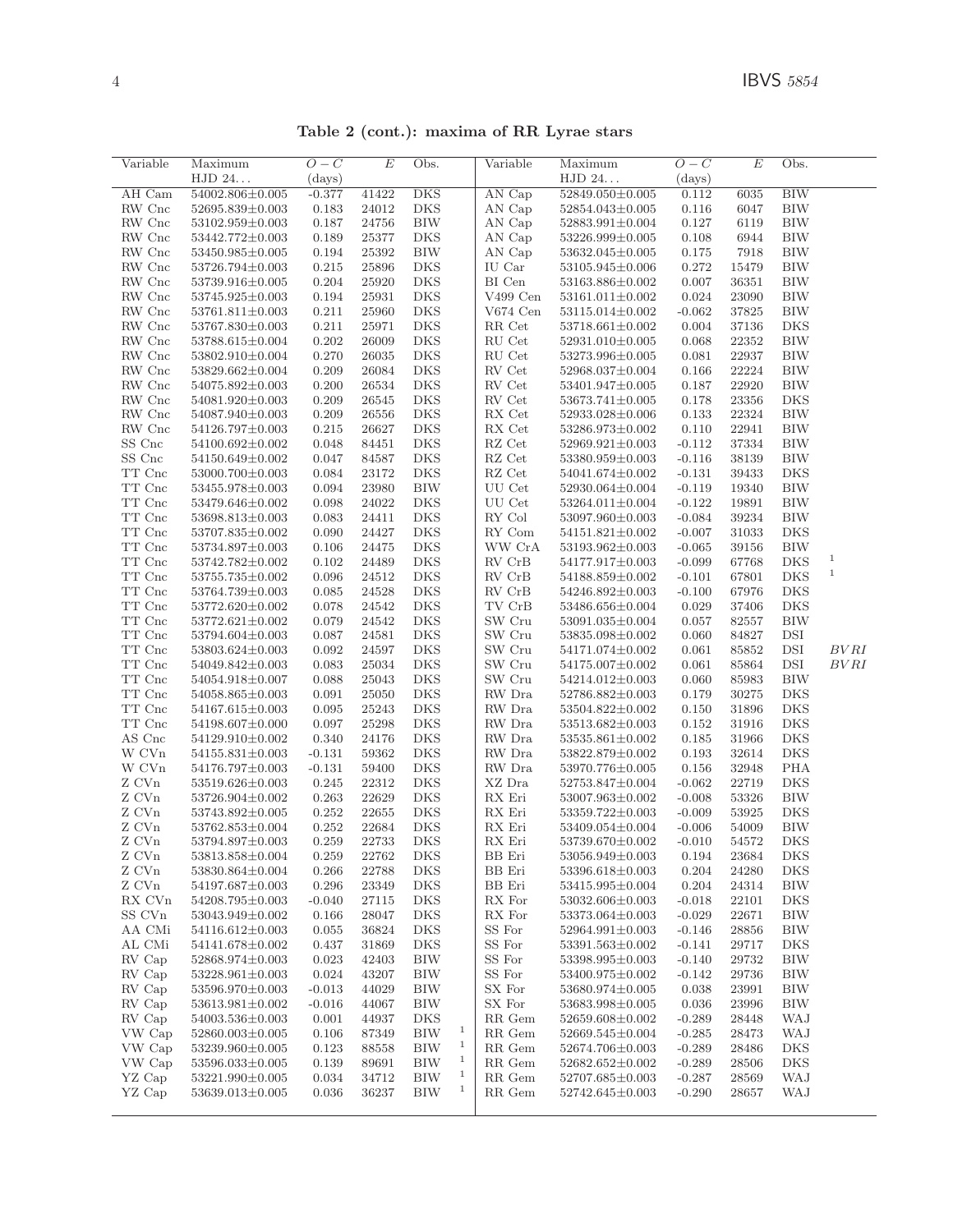| Variable                       | Maximum<br>HJD 24     | $O-C$<br>(days) | E                    | Obs.         |   | Variable | Maximum<br>HJD 24     | $O-C$<br>(days) | E     | Obs.       |              |
|--------------------------------|-----------------------|-----------------|----------------------|--------------|---|----------|-----------------------|-----------------|-------|------------|--------------|
| RR Gem                         | 53073.588±0.002       | $-0.306$        | 29490                | <b>DKS</b>   |   | SZ Hya   | 53465.043±0.002       | $-0.149$        | 23799 | <b>BIW</b> |              |
| RR Gem                         | 53323.878±0.001       | $-0.322$        | 30120                | <b>DKS</b>   |   | SZ Hya   | 53708.950±0.002       | $-0.149$        | 24253 | <b>DKS</b> |              |
| RR Gem                         | 53352.879±0.001       | $-0.325$        | 30193                | <b>DKS</b>   |   | SZ Hya   | 53784.697±0.003       | $-0.152$        | 24394 | DKS        |              |
| RR Gem                         | 53429.957±0.002       | $-0.325$        | 30387                | <b>BIW</b>   |   | SZ Hya   | 54145.710±0.005       | $-0.165$        | 25066 | DKS        |              |
| RR Gem                         | 53467.697±0.002       | $-0.330$        | 30482                | <b>PVA</b>   | 3 | SZ Hya   |                       | $-0.166$        | 25118 | DKS        |              |
|                                |                       |                 |                      |              |   |          | $54173.646 \pm 0.002$ |                 |       |            |              |
| RR Gem                         | 53482.396±0.002       | $-0.331$        | 30519                | HGH          |   | UU Hya   | 53065.993±0.003       | 0.008           | 25936 | BIW        |              |
| RR Gem                         | 53687.800±0.002       | $-0.337$        | 31036                | <b>DKS</b>   |   | UU Hya   | $53112.629 \pm 0.001$ | 0.019           | 26025 | DKS        |              |
| RR Gem                         | 53730.706±0.002       | $-0.341$        | 31144                | <b>DKS</b>   |   | UU Hya   | $53421.701 \pm 0.003$ | 0.010           | 26615 | DKS        |              |
| RR Gem                         | 54138.719±0.001       | $-0.365$        | 32171                | DKS          |   | UU Hya   | $53459.946 \pm 0.004$ | 0.012           | 26688 | <b>BIW</b> |              |
| RR Gem                         | 54169.710±0.002       | $-0.364$        | 32249                | DKS          |   | UU Hya   | 53464.658±0.002       | 0.009           | 26697 | DKS        |              |
| RR Gem                         | 54175.667±0.002       | $-0.367$        | 32264                | DKS          |   | DG Hya   | 53058.665±0.010       | 0.044           | 37310 | DKS        |              |
| SZ Gem                         | 54138.579±0.002       | $-0.054$        | 53767                | $_{\rm DKS}$ |   | DG Hya   | $53069.973 \pm 0.005$ | 0.173           | 37336 | BIW        |              |
| GI Gem                         | 53705.773±0.002       | 0.070           | 53914                | DKS          |   | DG Hya   | 53419.941±0.003       | 0.143           | 38150 | <b>BIW</b> |              |
| GI Gem                         | 54089.646±0.002       | 0.069           | 54800                | DKS          |   | DH Hya   | 53043.806±0.003       | 0.051           | 44719 | <b>DKS</b> |              |
| GI Gem                         | 54148.570±0.002       | 0.070           | 54936                | <b>DKS</b>   |   | DH Hya   | $53056.031 \pm 0.003$ | 0.052           | 44744 | <b>BIW</b> |              |
| RR GRU                         | 53609.065±0.003       |                 |                      | <b>BIW</b>   |   | DH Hya   | $53377.795 \pm 0.003$ | 0.055           | 45402 | DKS        |              |
| $\ensuremath{\mathsf{RR}}$ GRU | 54351.022±0.003       |                 |                      | <b>BIW</b>   |   | DH Hya   | $53413.001{\pm}0.002$ | 0.053           | 45474 | BIW        |              |
| ${\rm SS}$ ${\rm Gru}$         | 53631.019±0.003       | 0.163           | 51661                | <b>BIW</b>   |   | DH Hya   | 53705.916±0.001       | 0.057           | 46073 | DKS        |              |
| TW Her                         | 52732.814±0.002       | $-0.009$        | 78047                | DKS          |   | V Ind    | 53647.023±0.002       | $-0.153$        | 28209 | BIW        |              |
| TW Her                         | 53120.826±0.001       | $-0.009$        | 79018                | DKS          |   | V Ind    | 54364.983±0.002       | $-0.140$        | 29706 | BIW        |              |
| TW Her                         | 53203.942±0.002       | $-0.010$        | 79226                | <b>BIW</b>   |   | RR Leo   | 52787.572±0.002       | 0.054           | 20982 | DKS        |              |
| TW Her                         | 54275.667±0.002       | $-0.012$        | 81908                | <b>DKS</b>   |   | RR Leo   | 53092.942±0.002       | 0.059           | 21657 | <b>DKS</b> |              |
| VX Her                         | 52757.819±0.001       | $-0.365$        | 68093                | DKS          |   | RR Leo   | 53463.007±0.002       | 0.065           | 22475 | <b>BIW</b> |              |
| VX Her                         | 53174.928±0.002       | $-0.378$        | 69009                | <b>BIW</b>   |   | RR Leo   | 53735.806±0.002       | 0.071           | 23078 | DKS        |              |
| VX Her                         | $53509.619 \pm 0.002$ | $-0.386$        | 69744                | DKS          |   | SS Leo   | $53478.968 \pm 0.003$ | $-0.043$        | 18676 | <b>BIW</b> |              |
| ${\rm VX}$ Her                 | 54249.577±0.002       | $-0.409$        | 71369                | <b>DKS</b>   |   | ST Leo   | 53490.001±0.002       | $-0.019$        | 53489 | BIW        |              |
| AR Her                         | 52744.715±0.005       | $-1.585$        | 24024                | DKS          |   | SZ Leo   | 53440.687±0.004       | $-0.138$        | 14930 | DKS        |              |
| AR Her                         | 53489.693±0.005       | $-1.601$        | 25609                | DKS          |   | SZ Leo   | 53441.753±0.003       | $-0.141$        | 14932 | <b>DKS</b> |              |
| AR Her                         | 53497.668±0.002       | $-1.617$        | 25626                | <b>DKS</b>   |   | SZ Leo   | 54078.893±0.002       | $-0.136$        | 16125 | DKS        |              |
| AR Her                         | $53505.635 \pm 0.005$ | $-1.640$        | 25643                | DKS          |   | SZ Leo   | 54116.828±0.001       | $-0.119$        | 16196 | DKS        |              |
| AR Her                         | 53510.783±0.005       | $-1.192$        | 25653                | <b>DKS</b>   |   | SZ Leo   | 54148.876±0.002       | $-0.115$        | 16256 | DKS        |              |
| AR Her                         | 53519.764±0.003       | $-1.612$        | 25673                | DKS          |   | SZ Leo   | 54168.625±0.003       | $-0.126$        | 16293 | DKS        |              |
| AR Her                         | 53536.653±0.004       | $-1.644$        | 25709                | <b>DKS</b>   |   | TV Leo   | 52727.696±0.004       | 0.093           | 23313 | DKS        |              |
| AR Her                         | 53817.728±0.002       | $-1.176$        | 26306                | <b>PVA</b>   |   | TV Leo   | 52737.114±0.003       | 0.091           | 23327 | BIW        |              |
| AR Her                         | 54245.378±0.004       | $-1.251$        | 27216                | <b>BVN</b>   |   | TV Leo   | 53087.004±0.003       | 0.098           | 23847 | <b>BIW</b> |              |
| AR Her                         | 54260.462±0.003       | $-1.208$        | 27248                | <b>BVN</b>   |   | TV Leo   | 53477.932±0.003       | 0.099           | 24428 | <b>BIW</b> |              |
| AR Her                         | 54276.394±0.006       | $-1.257$        | 27282                | <b>BVN</b>   |   | WW Leo   | $53135.973\pm0.003$   | 0.027           | 30279 | <b>BIW</b> |              |
| AR Her                         | $54276.396 \pm 0.003$ | $-1.255$        | 27282                | PCC          |   | WW Leo   | $53366.864 \pm 0.002$ | 0.028           | 30662 | DKS        |              |
| AR Her                         | 54300.392±0.002       | $-1.230$        | 27333                | <b>BVN</b>   |   | WW Leo   | 53428.959±0.003       | 0.030           | 30765 | BIW        |              |
| DL Her                         | 52871.942±0.006       | 0.017           | $\boldsymbol{24785}$ | <b>BIW</b>   |   | WW Leo   | 53744.852±0.003       | 0.032           | 31289 | DKS        |              |
| DL Her                         | 53223.970±0.006       | 0.027           | 25380                | <b>BIW</b>   |   | WW Leo   | 53822.619±0.003       | 0.032           | 31418 | DKS        |              |
| DL Her                         | 53954.049±0.005       | 0.037           | 26614                | <b>BIW</b>   |   | AA Leo   | 52764.619±0.003       | $-0.067$        | 21996 | DKS        |              |
| DL Her                         | 54191.875±0.005       | 0.029           | 27016                | <b>DKS</b>   |   | AA Leo   | 53503.955±0.002       | $-0.070$        | 23231 | <b>BIW</b> |              |
| DL Her                         | 54249.847±0.004       | 0.021           | 27114                | DKS          |   | AA Leo   | 53718.873±0.003       | $-0.070$        | 23590 | DKS        |              |
| DL Her                         | 54274.714±0.003       | 0.040           | 27156                | DKS          |   | AA Leo   | 54154.690±0.003       | $-0.074$        | 24318 | DKS        |              |
| SZ Hya                         | 52673.698±0.010       | $-0.139$        | 22326                | <b>DKS</b>   |   | Y LMi    | 53784.905±0.004       | $-0.173$        | 34757 | DKS        |              |
| SZ Hya                         | $52720.949\pm0.005$   | $-0.165$        | 22414                | <b>BIW</b>   |   | Y LMi    | $54165.641 \pm 0.002$ | $-0.203$        | 35483 | DKS        |              |
| SZ Hya                         | 52729.044±0.003       | $-0.129$        | 22429                | $\rm BIW$    |   | Y LMi    | 54185.569±0.003       | $-0.205$        | 35521 | DKS        |              |
| SZ Hya                         | 52736.035±0.002       | $-0.122$        | 22442                | $\rm BIW$    |   | U Lep    | 52994.704±0.002       | 0.042           | 20022 | DKS        |              |
| SZ Hya                         | $52741.941 \pm 0.003$ | $-0.126$        | 22453                | <b>BIW</b>   |   | U Lep    | 53042.966±0.002       | 0.041           | 20105 | BIW        |              |
| SZ Hya                         | 52755.908±0.003       | $-0.127$        | 22479                | <b>BIW</b>   |   | U Lep    | 53399.994±0.002       | 0.043           | 20719 | BIW        |              |
| SZ Hya                         | 52756.986±0.003       | $-0.123$        | 22481                | BIW          |   | TT Lyn   | 54155.552±0.003       | $-0.033$        | 29299 | DKS        |              |
| SZ Hya                         | $52758.060 \pm 0.003$ | $-0.124$        | 22483                | <b>BIW</b>   |   | TV Lyn   | 53806.531±0.003       | 0.022           | 53420 | KGE        | 3            |
| SZ Hya                         | 52763.971±0.003       | $-0.123$        | 22494                | <b>BIW</b>   |   | TV Lyn   | $54110.714\pm0.002$   | 0.022           | 54684 | DKS        |              |
| SZ Hya                         | 52777.884±0.004       | $-0.178$        | 22520                | BIW          |   | TV Lyn   | 54127.561±0.002       | 0.024           | 54754 | DKS        | $\mathbf{1}$ |
| SZ Hya                         | 52784.919±0.002       | $-0.127$        | 22533                | BIW          |   | TV Lyn   | 54177.617±0.002       | 0.024           | 54962 | DKS        | $1\,$        |
| SZ Hya                         | $53055.683 \pm 0.002$ | $-0.132$        | 23037                | DKS          |   | TW Lyn   | $54088.705 \pm 0.002$ | 0.051           | 18815 | DKS        |              |
| SZ Hya                         | 53382.822±0.005       | $-0.172$        | 23646                | DKS          |   | RR Lyr   | 53956.872±0.003       | $-0.045$        | 19465 | RCW        | VI           |
| SZ Hya                         | 53389.839±0.002       | $-0.140$        | 23659                | DKS          |   | RR Lyr   | 53984.684±0.007       | $-0.008$        | 19514 | RCW        | Ι            |
| SZ Hya                         | $53410.784 \pm 0.005$ | $-0.147$        | 23698                | <b>DKS</b>   |   | RZ Lyr   | 53073.901±0.002       | 0.002           | 23258 | DKS        |              |
| SZ Hya                         | 53427.967±0.005       | $-0.155$        | 23730                | BIW          |   | RZ Lyr   | 53538.623±0.002       | 0.004           | 24167 | DKS        |              |
| SZ Hya                         | 53431.686±0.002       | $-0.197$        | 23737                | DKS          |   | RZ Lyr   | 53671.546±0.002       | 0.004           | 24427 | DKS        |              |
|                                |                       |                 |                      |              |   |          |                       |                 |       |            |              |